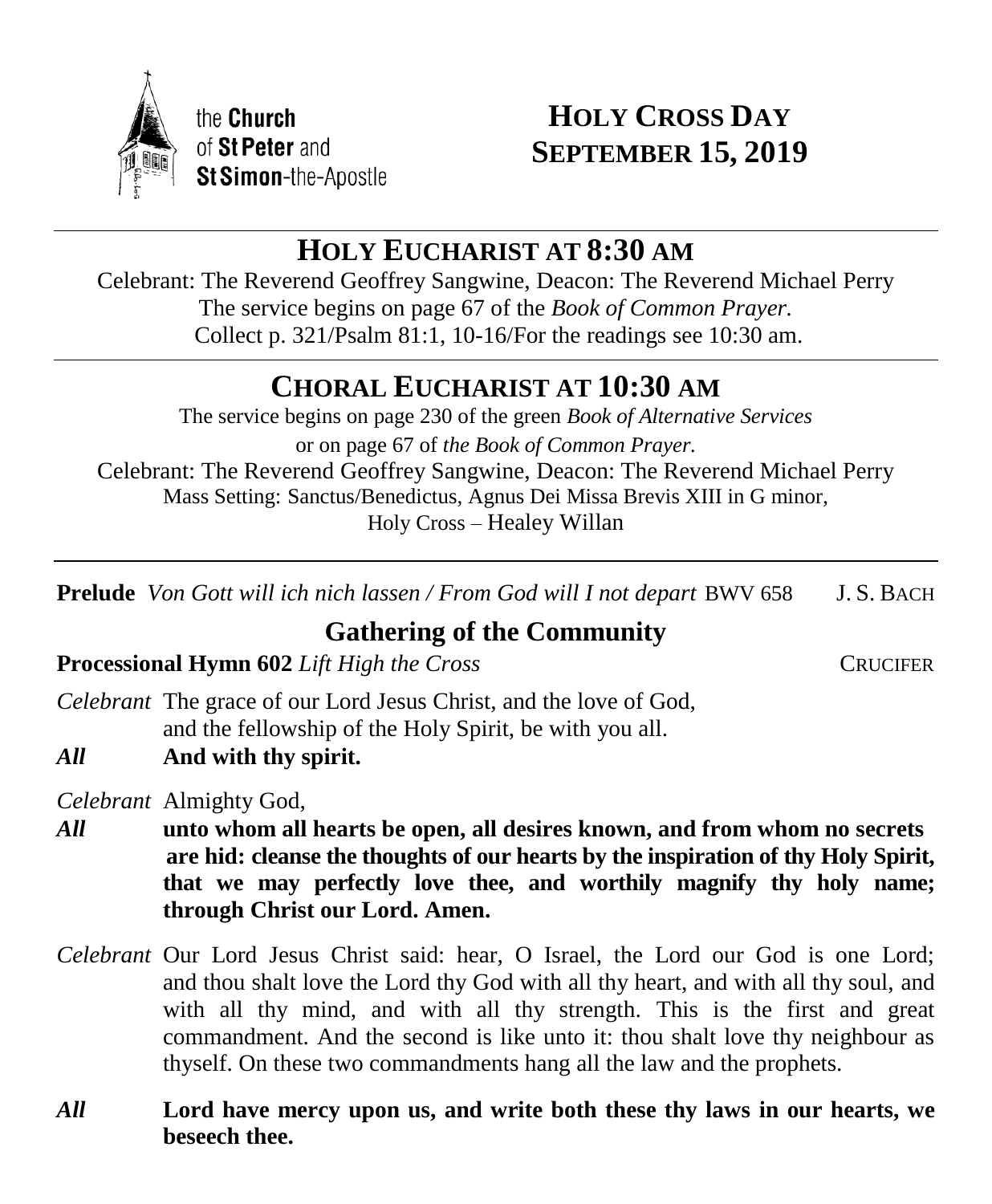**Gloria** CP# 679 MERBECKE

*Celebrant* Glory be to God on high,

*All* **and in earth peace, good will towards all. We praise thee, we bless thee, we worship thee, we glorify thee, we give thanks to thee for thy great glory, O Lord God, heavenly king, God the Father almighty. O Lord, the only-begotten Son, Jesus Christ; O Lord God, Lamb of God, Son of the Father, that takest away the sin of the world, have mercy upon us. Thou that takest away the sin of the world, receive our prayer. Thou that sittest at the right hand of God the Father, have mercy upon us. For thou only art holy; thou only art the Lord; thou only, O Christ, with the Holy Ghost, art most high in the glory of God the Father. Amen.**

#### **Collect of the Day**

*Celebrant* Almighty God, whose Son our Saviour Jesus Christ was lifted high upon the cross that he might draw the whole world to himself, may we who rejoice in the mystery of our redemption, have grace to take up our cross and follow him, who lives and reigns with you and the Holy Spirit, one God, now and for ever.

# **Proclamation of the Word**

**1**<sup>st</sup> Lesson *Numbers 21:4b-9* Read by Daphne Harris

*Reader* The 1<sup>st</sup> Lesson is written in the 21<sup>st</sup> chapter of the book of Numbers, beginning at the  $4^{\text{th}}$  verse.

From Mount Hor they set out by the way to the Red Sea, to go around the land of Edom; but the people became impatient on the way. The people spoke against God and against Moses, 'Why have you brought us up out of Egypt to die in the wilderness? For there is no food and no water, and we detest this miserable food.' Then the LORD sent poisonous serpents among the people, and they bit the people, so that many Israelites died. The people came to Moses and said, 'We have sinned by speaking against the LORD and against you; pray to the LORD to take away the serpents from us.' So Moses prayed for the people. And the LORD said to Moses, 'Make a poisonous serpent, and set it on a pole; and everyone who is bitten shall look at it and live.' So Moses made a serpent of bronze, and put it upon a pole; and whenever a serpent bit someone, that person would look at the serpent of bronze and live.

*Reader* The word of the Lord. *All* **Thanks be to God.**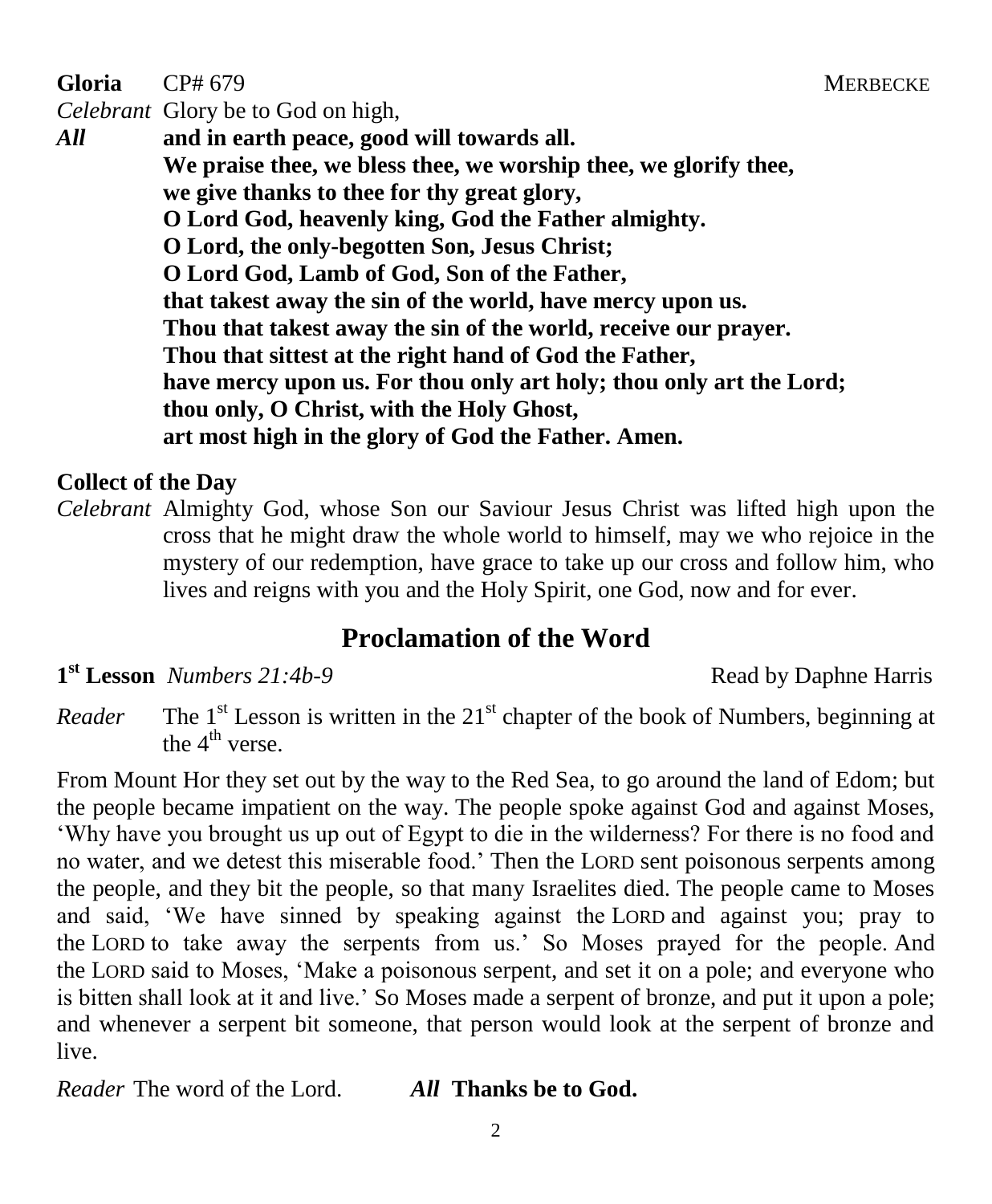**Psalm 98** *Sung by all. Please remain seated.*



 $1$  O sing unto the 'Lord a  $\cdot$  new 'song; /

for ' he hath · done ' marvel-lous ' things.

 $2$  With his own right hand, and with his 'holy ' arm, /

hath he ' gotten him'self the ' victory.

<sup>3</sup> The Lord hath de'clared his · sal'vation: /

his righteousness hath he openly 'shown  $\cdot$  in the ' sight  $\cdot$  of the ' nations.

 $4$  He hath remembered his mercy and his faithfulness toward the ' house of ' Israel; / and all the ends of the world have seen the sal'vation ' of our ' God.

- $<sup>5</sup>$  Show yourselves joyful unto the Lord, 'all ye 'lands: /</sup> sing, re'joice, and ' give ' thanks.
- 6 Praise the ' Lord up-on the ' harp: /

sing to the 'harp  $\cdot$  with a ' psalm of ' thanksgiving.

- $^7$  With trumpets also and the 'sound  $\cdot$  of the 'horn, /
	- O show yourselves joyful be'fore the ' Lord, the ' King.

<sup>8</sup> Let the sea make a noise, and all that ' is there'in; /

the round world, and ' they that ' dwell there'in.

 $9^9$  Let the floods clap their hands,

and let the hills be joyful together be'fore the ' Lord; /

for he is ' come to ' judge the ' earth.

<sup>10</sup> With righteousness shall he  $\overline{\phantom{a}}$  judge the ' world  $\overline{\phantom{a}}$ and the ' peoples ' with ' equity.

2<sup>nd</sup> Lesson *1 Corinthians 1:19-24* Read by Carol Peck

*Reader* 

<sup>nd</sup> Lesson is written in the 1<sup>st</sup> chapter of the First Letter of Paul to the Corinthians, beginning at the  $19<sup>th</sup>$  verse.

For it is written, 'I will destroy the wisdom of the wise, and the discernment of the discerning I will thwart.' Where is the one who is wise? Where is the scribe? Where is the debater of this age? Has not God made foolish the wisdom of the world? For since, in the wisdom of God, the world did not know God through wisdom, God decided, through the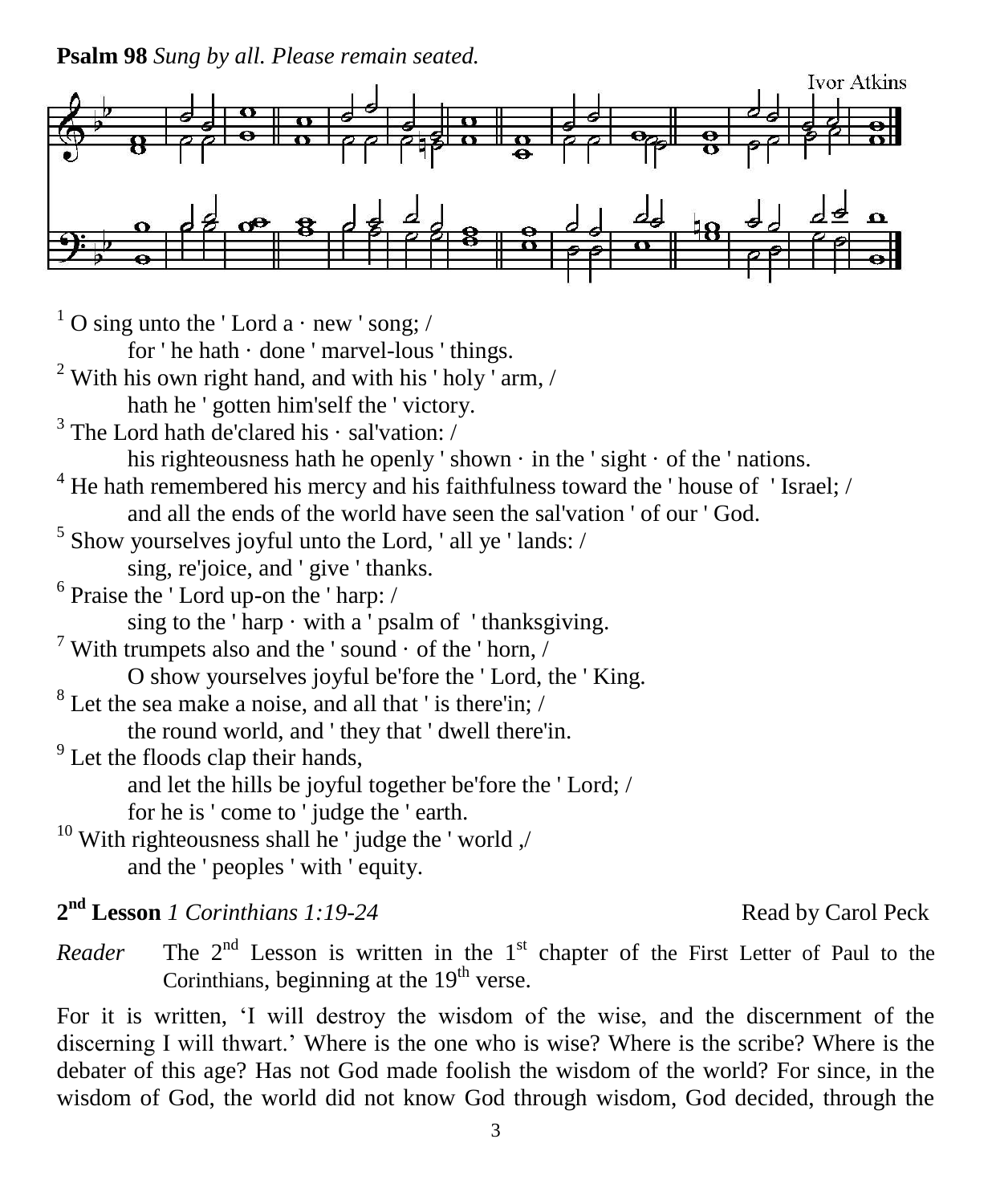foolishness of our proclamation, to save those who believe. For Jews demand signs and Greeks desire wisdom, but we proclaim Christ crucified, a stumbling-block to Jews and foolishness to Gentiles, but to those who are the called, both Jews and Greeks, Christ the power of God and the wisdom of God.

*Reader* The word of the Lord. *All* **Thanks be to God.**

Gradual Hymn 386 When I Survey the Wondrous Cross ROCKINGHAM

**The Holy Gospel** *John 3:13-17* **The Reverend Michael Perry** 

*Gospeller* The Lord be with you.

*All* **And with thy spirit.**

*Gospeller* The Holy Gospel is written in the 14<sup>th</sup> chapter of the Gospel according to St. Luke, beginning at the  $1<sup>st</sup>$  verse.

## *All* **Glory be to thee, O Lord.**

No one has ascended into heaven except the one who descended from heaven, the Son of Man. And just as Moses lifted up the serpent in the wilderness, so must the Son of Man be lifted up, that whoever believes in him may have eternal life. 'For God so loved the world that he gave his only Son, so that everyone who believes in him may not perish but may have eternal life. 'Indeed, God did not send the Son into the world to condemn the world, but in order that the world might be saved through him.

*Gospeller* The Gospel of Christ. *All* **Praise be to thee, O Christ.**

**Homily The Reverend Geoffrey Sangwine** 

# **Nicene Creed –** Pages 234/71

*Celebrant* I believe in one God,

**the Father almighty, maker of heaven and earth, and of all things visible and invisible; and in one Lord Jesus Christ, the only-begotten Son of God, begotten of the Father before all worlds, God, of God; Light, of Light; very God, of very God; begotten, not made; being of one substance with the Father; through whom all things were made: who for us and for our salvation came down from heaven, and was incarnate by the Holy Ghost of the Virgin Mary, and was made man, and was crucified also for us under Pontius Pilate. He suffered and was buried, and the third day he rose again, according to the scriptures, and ascended into heaven, and sitteth on the right hand of the Father. And he shall come again with glory to judge both the quick and the dead: whose kingdom shall have no end. And I believe in the Holy Ghost, the Lord, the giver of life, who proceedeth from the Father and the Son, who with the Father and the Son together is worshipped and glorified, who spake by the prophets. And I believe one, holy,**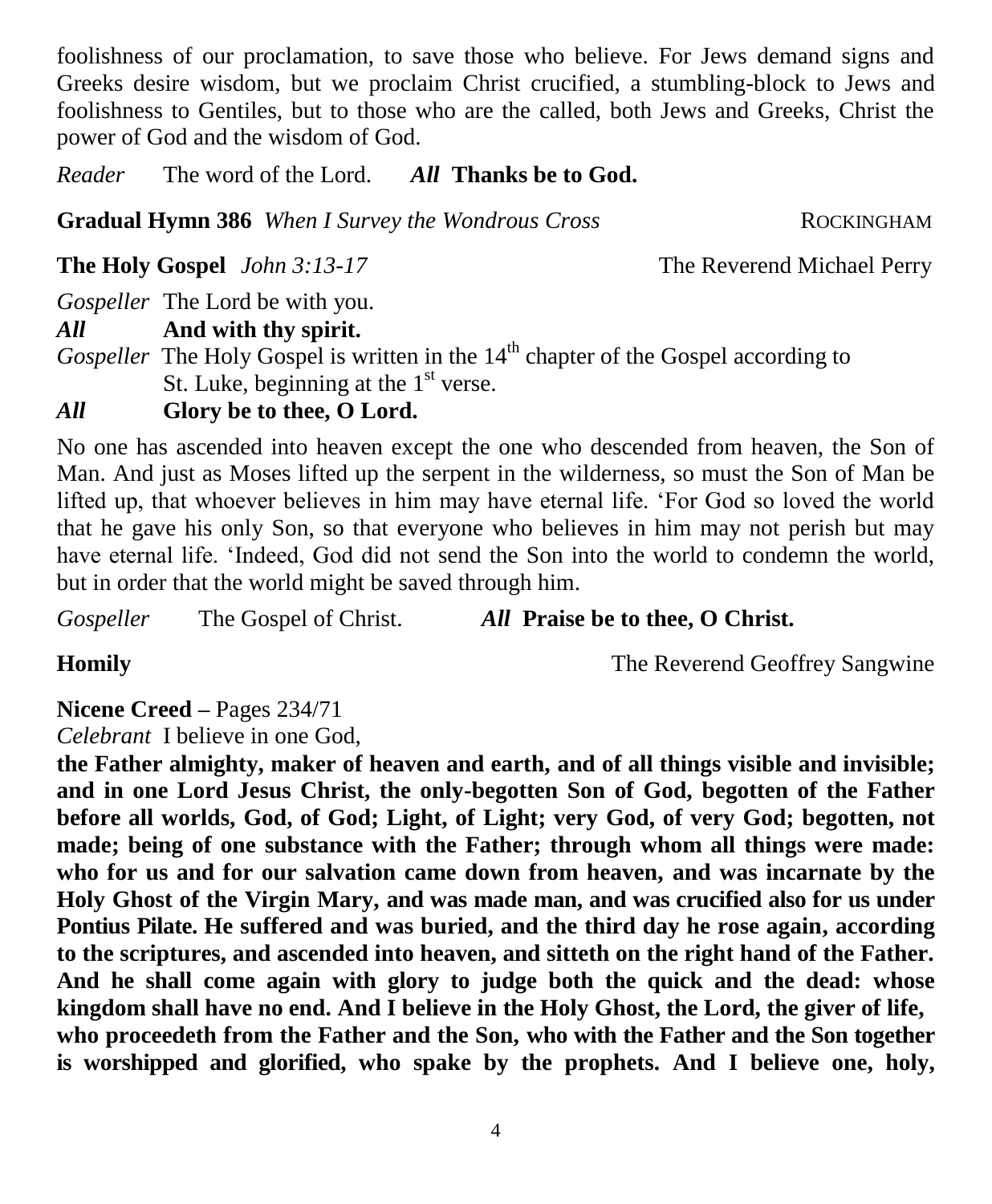**catholic, and apostolic Church. I acknowledge one baptism for the remission of sins. And I look for the resurrection of the dead, and the life of the world to come. Amen.**

**Prayers of the People Prayers of the People** 

#### **Confession and Absolution –** Pages 238-240/76-78

*The Celebrant invites the prayer of confession. Please kneel, as able. Silence is kept. Celebrant* Almighty God,

**Father of our Lord Jesus Christ, maker of all things and judge of all people: we acknowledge and confess our manifold sins and wickedness, which we from time to time most grievously have committed, by thought, word and deed, against thy divine majesty. We do earnestly repent, and are heartily sorry for these our misdoings. Have mercy upon us, most merciful Father; for thy Son our Lord Jesus Christ's sake, forgive us all that is past; and grant that we may ever hereafter serve and please thee in newness of life, to the honour and glory of thy name; through Jesus Christ our Lord. Amen.**

*The absolution is pronounced*

*Celebrant* The peace of the Lord be always with you.

#### *All* **And with thy spirit.**

*We invite you to share a sign of peace with those near you – a handshake, slight bow or other form of greeting. Please respect the wishes of those who prefer not to shake hands.*

## **Celebration of the Eucharist**

**Offertory Hymn 185** *Sing, My Tongue, the Glorious Battle* **CORIEL** 

#### **Prayer over the Gifts**

*Celebrant* Merciful God, through the death of your beloved Son you transformed an instrument of shame into a sign of hope and glory. Receive all we offer you this day, and renew in us the mystery of his love; through the same Jesus Christ, the Lord of glory. **Amen.**

**Great Thanksgiving –** pp. 241-243/78-83

*Celebrant* The Lord be with you.

*All* **And with thy spirit.** 

*Celebrant* Lift up your hearts.

*All* **We lift them up unto the Lord.** 

*Celebrant* Let us give thanks unto our Lord God.

*All* **It is meet and right so to do.**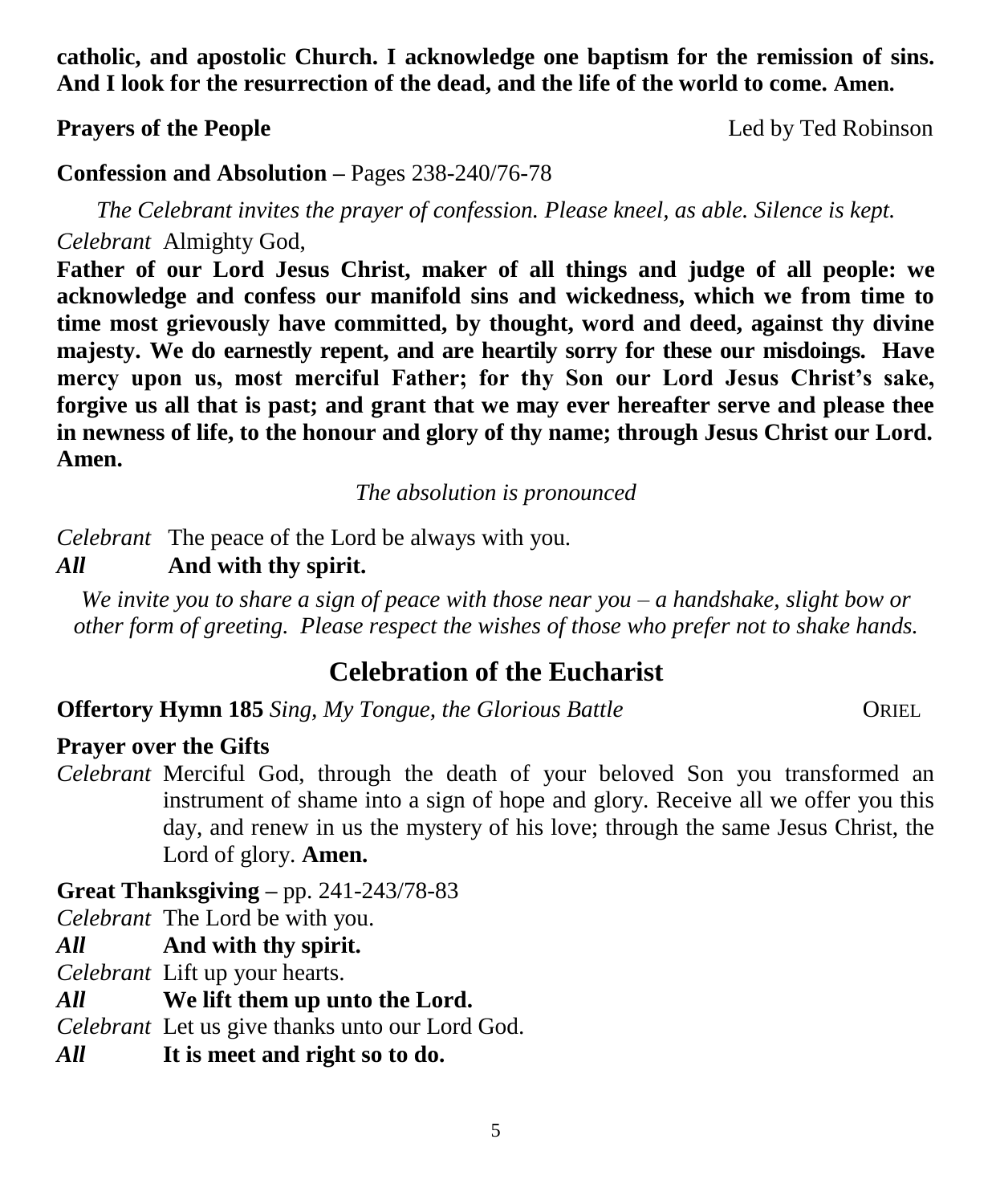*The Celebrant continues with the preface. Then the choir sings:*

Holy, Holy, Holy, Lord God of Hosts. Heaven and earth are full of thy glory. Glory be to thee O Lord most High. Blessed is he that cometh in the name of the Lord. Hosanna in the highest.

Blessing and glory and thanksgiving be unto thee, almighty God, our heavenly Father, who of thy tender mercy didst give thine only Son Jesus Christ to take our nature upon him, and to suffer death upon the cross for our redemption; who made there, by his one oblation of himself once offered, a full, perfect, and sufficient sacrifice, oblation, and satisfaction, for the sins of the whole world; and did institute, and in his holy Gospel command us to continue, a perpetual memorial of that his precious death, until his coming again. Hear us, O merciful Father, we most humbly beseech thee; and grant that we receiving these thy creatures of bread and wine, according to thy Son our Saviour Jesus Christ's holy institution, in remembrance of his death and passion, may be partakers of his most blessed body and blood; who, in the same night that he was betrayed, took bread; and, when he had given thanks, he brake it; and gave it to his disciples, saying, "Take, eat; this is my body which is given for you: Do this in remembrance of me." Likewise, after supper he took the cup; and when he had given thanks, he gave it to them, saying, "Drink ye all, of this; for this is my blood of the new covenant, which is shed for you and for many for the remission of sins: Do this, as oft as ye shall drink it, in remembrance of me." Wherefore, O Father, Lord of heaven and earth, we thy humble servants, with all thy holy Church, remembering the precious death of thy beloved Son, his mighty resurrection, and glorious ascension, and looking for his coming again in glory, do make before thee, in this sacrament of the holy bread of eternal life and the cup of everlasting salvation, the memorial which he hath commanded: **We praise thee, we bless thee, we thank thee, and we pray to thee, Lord our God.** And we entirely desire thy fatherly goodness mercifully to accept this our sacrifice of praise and thanksgiving, most humbly beseeching thee to grant, that by the merits and death of thy Son Jesus Christ, and through faith in his blood, we and all thy whole Church may obtain remission of our sins, and all other benefits of his passion; And we pray that by the power of thy Holy Spirit, all we who are partakers of this holy communion may be fulfilled with thy grace and heavenly benediction; through Jesus Christ our Lord, by whom and with whom, in the unity of the Holy Spirit, all honour and glory be unto thee, O Father Almighty, world without end. **Amen.**

**Lord's Prayer –** *Sung by all*MERBECKE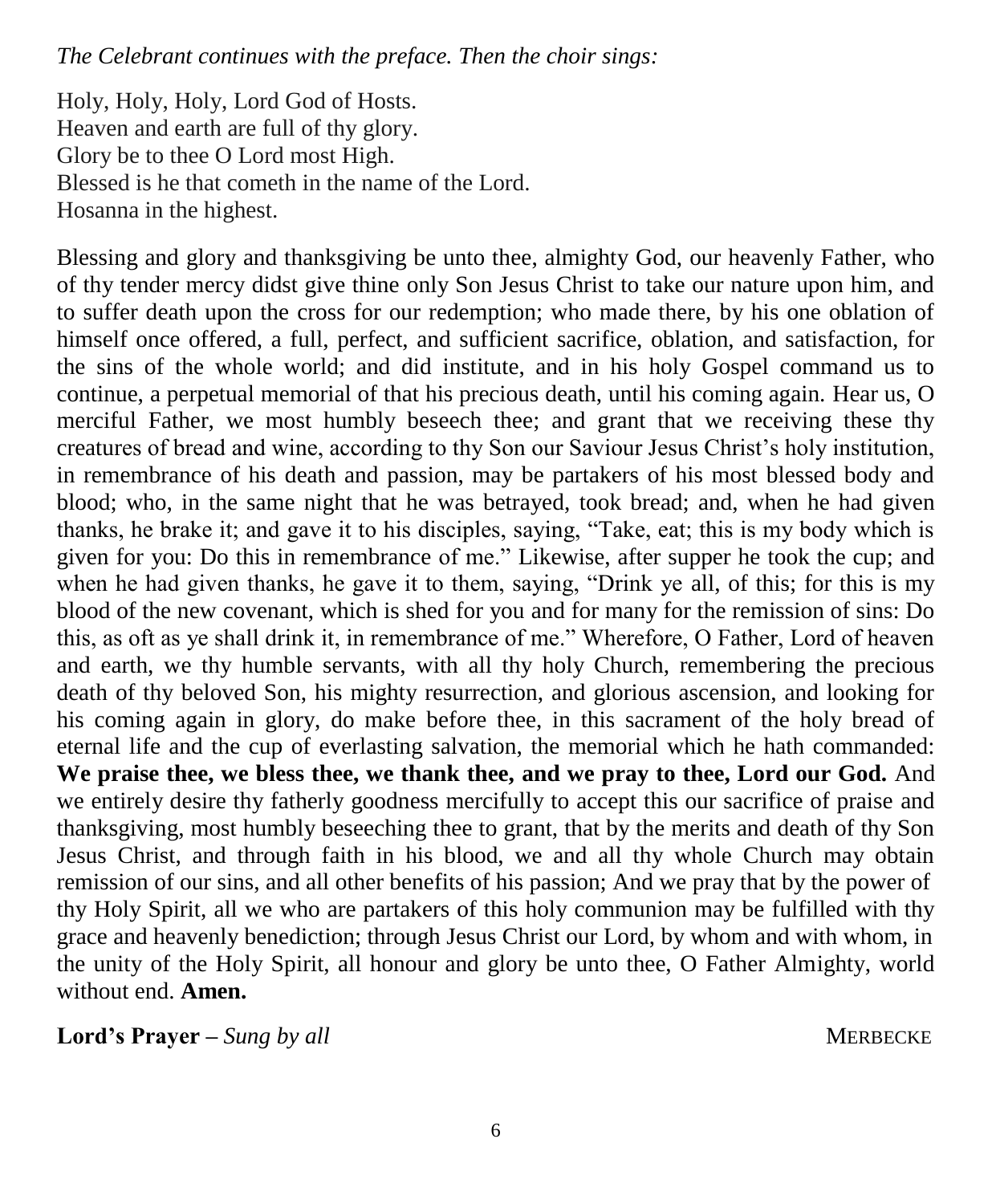#### **Breaking of the Bread**

*Celebrant* Christ our Passover is sacrificed for us;

*All* **Therefore, let us keep the feast.**

*Celebrant* We do not presume

*All* **to come to this thy Table, O merciful Lord, Trusting in our own righteousness, But in thy manifold and great mercies. We are not worthy So much as to gather up the crumbs under thy Table. But thou art the same Lord, Whose property is always to have mercy: Grant us therefore, gracious Lord, So to eat the Flesh of thy dear Son Jesus Christ, And to drink his Blood, That our sinful bodies may be made clean by his Body, And our souls washed through his most precious Blood, And that we may evermore dwell in him, And he in us. Amen.**

#### **Agnus Dei**

*Choir* O Lamb of God, that takest away the sin of the world, have mercy upon us. O Lamb of God, that takest away the sin of the world, have mercy upon us. O Lamb of God, that takest away the sin of the world, grant us thy peace.

**Communion Hymn 66** *And Now, O Father, Mindful of the Love* UNDE ET MEMORIES

### **Holy Communion**

*All baptized Christians are welcome to receive Communion. Please do not dip the consecrated bread into the wine - Drinking from the chalice is considered safe from the point of view of public health. You are also welcome to receive only the bread, if you prefer. Indicate this by holding your arms crossed over your chest as the chalice passes; this is also a way to receive a blessing rather than communion. Gluten-free communion wafers are available – please let the administering priest know.*

**Motet** *All we like Sheep - Messiah* **G.F. HANDEL G.F. HANDEL** 

All we like sheep have gone astray. We have turned every one to his own Way. And the Lord hath laid on Him the iniquity of us all.